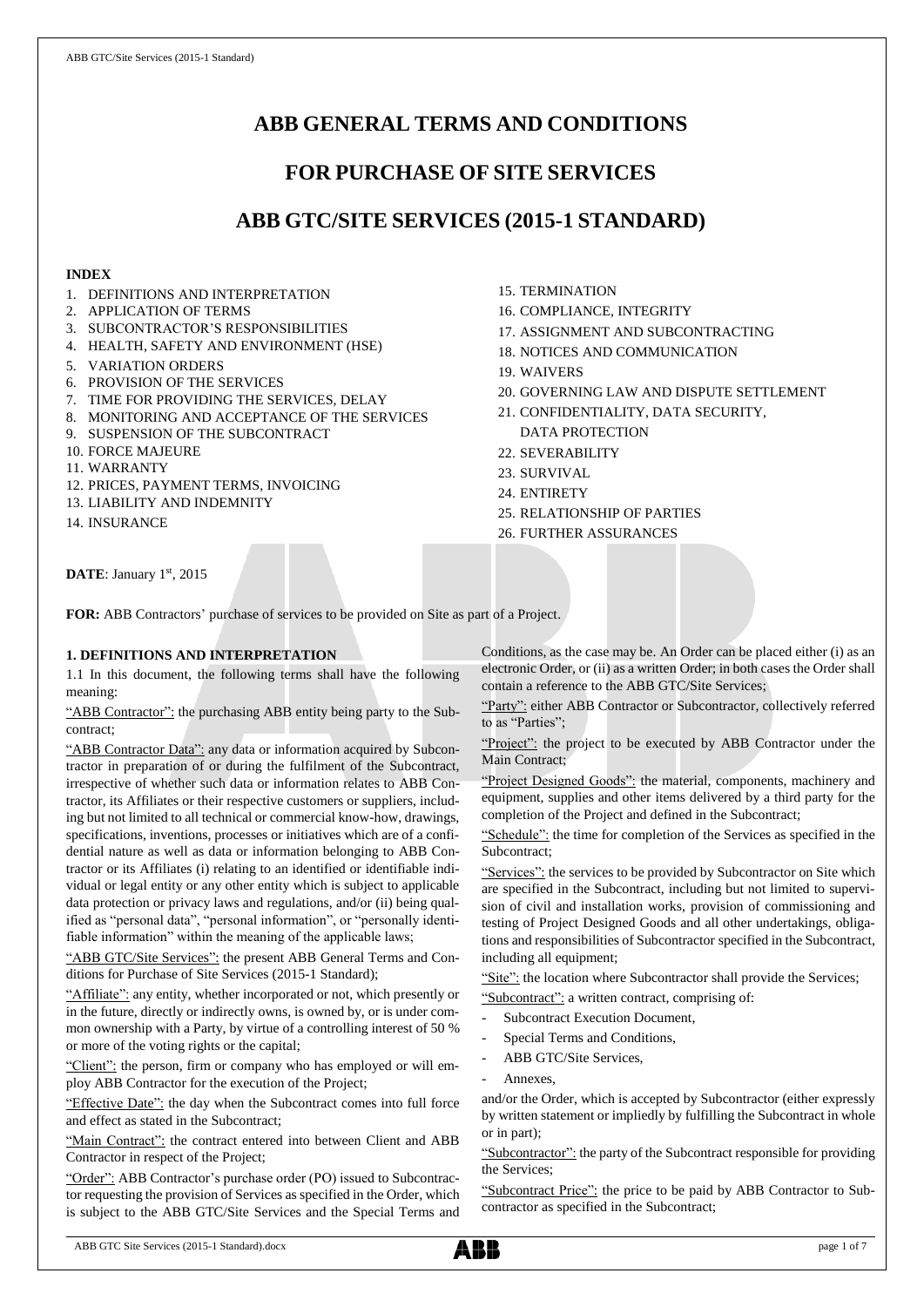"Variation Order": a change to the Subcontract such as to alter the Schedule, and to amend, to omit, to add to, or otherwise to change the Services or any parts thereof.

1.2 Unless otherwise specified in the present ABB GTC/Site Services or the Subcontract:

1.2.1 References to Clauses are to Clauses of the ABB GTC/Site Services;

1.2.2 Headings to Clauses are for convenience only and do not affect the interpretation of the ABB GTC/Site Services;

1.2.3 The use of the singular includes the plural and vice versa.

1.3 Capitalized terms used in the ABB GTC/Site Services and the Subcontract shall have the meaning and shall be interpreted in the way described under Clause 1.1 above or as otherwise expressly defined in the ABB GTC/Site Services, or the Subcontract.

#### **2. APPLICATION OF TERMS**

2.1 The Subcontract, including the ABB GTC/Site Services, shall be the exclusive terms and conditions upon which ABB Contractor is willing to deal with Subcontractor, and the terms of the Subcontract, including the ABB GTC/Site Services, shall govern the contractual relationship between ABB Contractor and Subcontractor.

2.2 No terms or conditions endorsed upon, delivered with or contained in Subcontractor's quotations, acknowledgements or acceptances, specifications or similar documents will form part of the Subcontract, and Subcontractor waives any right which it otherwise might have to rely on such other terms or conditions.

2.3 Any amendment to the Subcontract or deviations from the provisions of the Subcontract shall have no effect unless expressly agreed in writing by the Parties.

## **3. SUBCONTRACTOR'S RESPONSIBILITIES**

3.1 Subcontractor shall provide the Services:

3.1.1 in accordance with the applicable laws and regulations;

3.1.2 in accordance with the quality standards stated under Clause 11.1 and further specified in the Subcontract;

3.1.3 free from defects and from any rights of third parties;

3.1.4 on the dates specified in the Schedule;

3.1.5 in the quantity specified in the Subcontract; and

3.1.6 in accordance with ABB Contractor's instructions which may be issued from time to time; and

3.1.7 by skilled, experienced and competent engineers, foremen and labour, hired in numbers necessary for the proper and timely provision of the Services.

3.2 Subcontractor shall not substitute or modify any of the Services without ABB Contractor's prior written approval.

3.3 Subcontractor shall access the Site only with ABB Contractor's prior written approval. ABB Contractor shall grant Subcontractor access to the respective portions of the Site (as may be required in accordance with the Schedule) to enable Subcontractor to perform its obligations under the Subcontract.

3.4 Subcontractor shall co-operate with ABB Contractor's request in scheduling and providing the Services to avoid conflict or interference with work provided by other contractors and third parties at Site.

3.5 Subcontractor shall co-ordinate the performance of the Services with ABB Contractor's Site management, taking into account the conditions prevailing on the Site. Subcontractor shall supply all equipment relevant to the Services to be provided and special tools of whatever kind, commissioning spares and consumables required for these Services. For the avoidance of doubt, special tools shall include all items required to work on the instrumentation and the control equipment and to install, set-up and configure the controls and transmitters provided with the Project Designed Goods. All spare parts, special tools and consumables shall become the property of ABB Contractor.

3.6 Subcontractor shall in a timely manner obtain and pay for all permits, licenses, visas and approvals necessary to allow its personnel to

execute the Services in accordance with the Schedule. Personnel shall comply with particular country specific travel safety instructions and/or restrictions as provided by ABB Contractor. Subcontractor shall employ and provide sufficient number of competent and experienced personnel for the execution of the Services. Upon ABB Contractor's request Subcontractor shall remove forthwith from the Site any person who, in the opinion of ABB Contractor, misconducts or is incompetent or negligent. Any person so removed shall be replaced within fifteen (15) calendar days by a competent substitute. All costs relating to such removal shall be borne by Subcontractor. Subcontractor shall employ only persons free from contagious diseases. Subcontractor shall, if requested by ABB Contractor, perform medical examination of his employees and provide ABB Contractor with the results of such examination, unless such provision would violate applicable laws.

3.7 Subcontractor shall satisfy itself as to the specifics of the Site, and all aspects thereof insofar as they affect the execution of the Services. Subcontractor shall also satisfy itself as to the means of access to the Site, the accommodation which may be required, the extent and nature of work and materials necessary for execution and completion of the Services, and whether Subcontractor has reasonably considered all such aspects in the Subcontract Price.

3.8 ABB Contractor may request Subcontractor to nominate and use a local sub-supplier to provide Services in the country of Site and to enter into the respective supply agreement with such sub-supplier. If Subcontractor nominates a sub-supplier for this purpose, Subcontractor warrants and undertakes to ABB Contractor that Subcontractor will coordinate its respective duties and obligations with the duties and obligations of that sub-supplier. Subcontractor will also ensure that Subcontractor and its sub-supplier jointly provide the supervision of the installation, commissioning of the Project Designed Goods and perform all work incidental thereto and/or otherwise necessary to ensure that the Project Designed Goods are completed and operational in accordance with the Subcontract.

3.9 Subcontractor shall be responsible for any activities performed by its employees in relation to the Subcontract, and in particular the following shall apply:

3.9.1 Subcontractor assumes full and exclusive responsibility for any accident or occupational disease occurred to its employees in relation to the performance of the Subcontract.

3.9.2 It is expressly agreed that the Subcontract does not imply any employment relationship between ABB Contractor and Subcontractor, or between ABB Contractor and Subcontractor's employees assigned to the execution of the Subcontract. ABB Contractor shall remain free of any direct or indirect responsibility or liability for labour, social security or taxes with respect to Subcontractor and its employees assigned to the performance of the Subcontract.

3.9.3 Subcontractor shall hire in its own name all employees required to perform effectively the Subcontract, who shall under no circumstances act as ABB Contractor's employees.

3.9.4 Subcontractor shall be solely and exclusively responsible for any claims and/or lawsuits filed by its employees and – unless caused by ABB Contractor's gross negligence or intentional act – hold ABB Contractor entirely safe and harmless from such claims and/or lawsuits. Subcontractor undertakes to voluntarily appear in court, recognizing its status as sole and exclusive employer, and to provide ABB Contractor with any and all requested documentation necessary to ensure proper legal defence of ABB Contractor in court.

3.9.5 ABB Contractor is authorized to make any payments due to Subcontractor's employees performing the Subcontract, in order to avoid lawsuits. Such payments may be made through withholding Subcontractor's credits, through offsetting or in any other way. Subcontractor shall provide any support requested by ABB Contractor with regard to such payments and indemnify ABB Contractor for any payments made.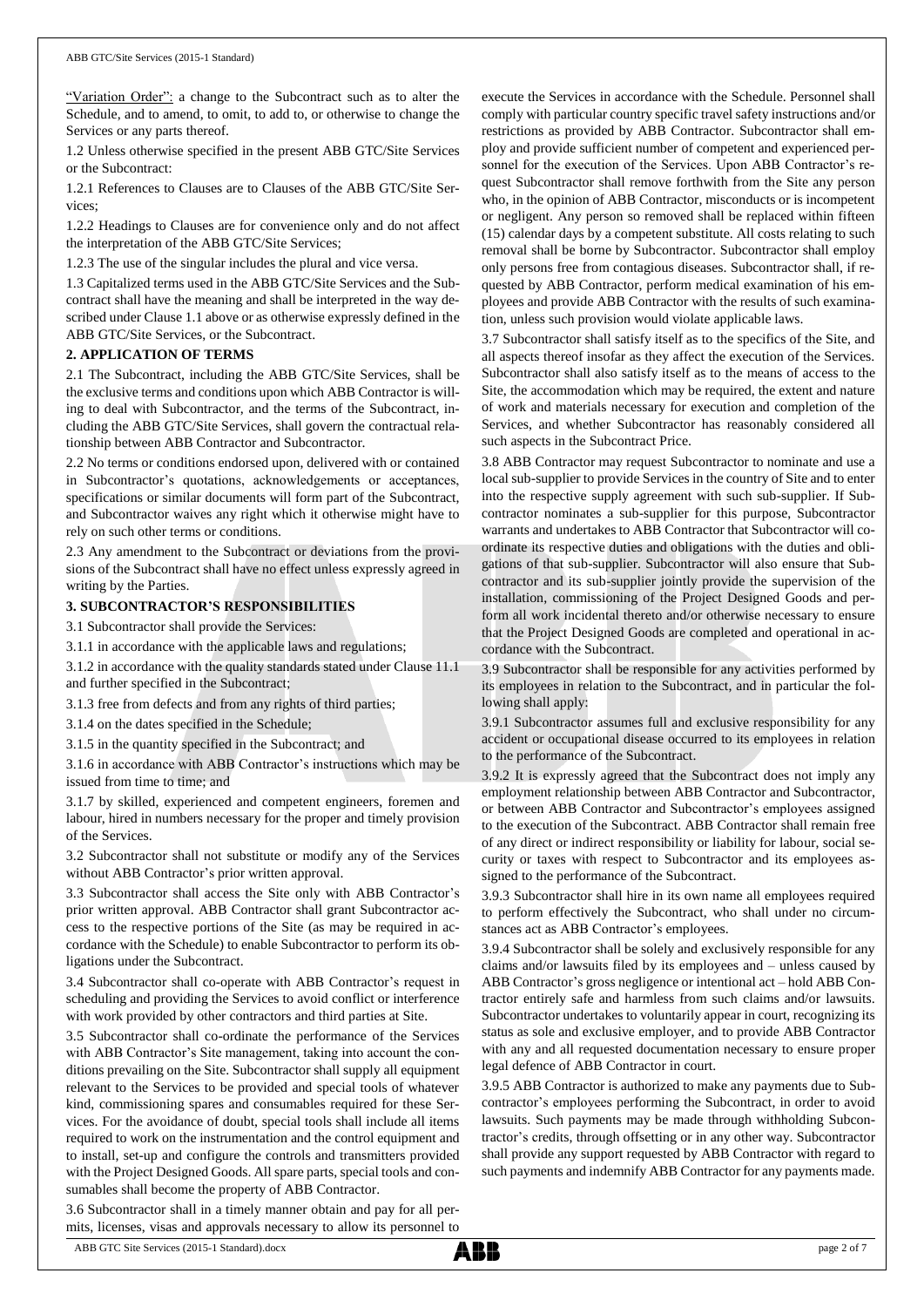#### **4. HEALTH, SAFETY AND ENVIRONMENT (HSE)**

4.1 Subcontractor shall comply and ensure compliance by any of its employees and subcontractors with all applicable laws relating to HSE throughout the performance of the Subcontract.

4.2 Subcontractor shall comply with (i) ABB Contractor's HSE instructions for the Site and ABB's Code of Practice for Safe Working (as referred to in the Special Terms and Conditions), (ii) Client's instructions concerning HSE at Site and (iii) applicable industry standards and good engineering practice.

4.3 Subcontractor shall ensure that all its personnel, and its subcontractors' personnel, working on Site shall have received relevant training and induction before being allowed to work on Site. Subcontractor shall immediately remove from Site any person who, in ABB Contractor's opinion, fails to comply with the provisions of the relevant legislation, regulations and rules as appropriate or such other HSE legislation, which from time to time may be in force.

4.4 Subcontractor shall be solely responsible for the health and safety of all its employees and subcontractors at Site and shall immediately advise ABB Contractor and the relevant authority, if so required, of the occurrence of any accident, incident or near-miss on or about the Site or otherwise in connection with the provision of the Services. Within twenty four (24) hours after the occurrence of any such accident, incident or near-miss, Subcontractor shall furnish ABB Contractor with a written report, which shall be followed within fourteen (14) calendar days by a final report. Subcontractor shall also provide such a report to the appropriate authority when required. This procedure shall not relieve Subcontractor from the full responsibility to protect persons and property, and from its liability for damages.

4.5 Subcontractor shall notify ABB Contractor of all hazardous materials (as such term is defined in applicable laws or regulations) to be used for the commissioning and/or testing of the Project Designed Goods. Subcontractor shall furnish ABB Contractor with copies of all applicable material safety data sheets and provide any appropriate special handling instructions no later than ten (10) calendar days prior to the provision of the Services.

#### **5. VARIATION ORDERS**

ABB Contractor may issue, in the standard form provided in the Annexes, Variation Orders to Subcontractor to alter the Schedule, to amend, omit, add to, or otherwise change the Services or any parts thereof. Subcontractor shall carry out such Variation Orders only upon receipt of written Variation Order and continue to be bound by the provisions of the Subcontract. The value of each Variation Order shall then be added to or deducted from the Subcontract Price, as appropriate; agreed unit prices shall continue to apply. The Variation Order shall, as the case may be, express the amount of time by virtue of which the Schedule shall be shortened or extended. Subcontractor shall not postpone or delay the performance of a Variation Order on the grounds of dispute, or that it is subject to acceptance by Subcontractor, or agreeing to the value amount, and/or time extension to Schedule.

#### **6. PROVISION OF THE SERVICES**

6.1 Subcontractor shall provide the Services and meet the Schedule both as specified in the Subcontract. Partial performance is not accepted unless confirmed or requested by ABB Contractor in writing.

6.2 Subcontractor shall submit for ABB Contractor's approval a detailed execution plan (including agreed milestones as specified in the Subcontract) for the performance of the Subcontract and shall assist ABB Contractor with regard to the scheduling and planning process, and cooperate with ABB Contractor in all respects of the Subcontract scheduling and planning.

6.3 Unless requested otherwise, Subcontractor shall at least monthly in the form requested by ABB Contractor, report the status of the provision of the Services. Subcontractor shall anticipate that the Services may be interfered with or incidentally delayed from time to time due to concurrent performance of work by others. The report shall be provided to ABB Contractor within five (5) calendar days from the end of the month covered by the report. If the provision of the Services or any part thereof is behind the Schedule, Subcontractor shall submit in writing a recovery plan specifying its activities for reaching compliance with the Schedule. Upon ABB Contractor's request, Subcontractor shall provide ABB Contractor at any time with all information regarding the provision of the Services. ABB Contractor shall have the right to withhold payments under the Subcontract if Subcontractor fails to submit any of the reports.

6.4 Subcontractor must indicate latest at the time of acceptance of the Subcontract the customs tariff numbers of the country of consignment and the countries of origin for all Services. For controlled Services, the relevant national export control numbers must be indicated and, if the Services are subject to U.S. export regulations, the U.S. Export Control Classification Numbers (ECCN) or classification numbers of the International Traffic In Arms Regulations (ITAR) must be specified. Proofs of preferential origin as well as conformity declarations and marks of the country of consignment or destination are to be submitted without being requested; certificates of origin upon request.

#### **7. TIME FOR PROVIDING THE SERVICES, DELAY**

7.1 If Subcontractor does not comply with the Schedule, ABB Contractor reserves the right to instruct Subcontractor in writing to expedite its performance under the Subcontract. Subcontractor shall take such measures (in accordance with ABB Contractor's instructions) as required for acceleration of progress so as to complete the provision of the Services, or the relevant part thereof, on time. Subcontractor shall not be entitled to any additional payment for taking such steps to accelerate the work to meet the Schedule. Subcontractor shall notify ABB Contractor in writing within twenty four (24) hours of the occurrence and cause of any delay and also to make every effort to minimise or mitigate the costs or the consequences of such delay.

7.2 If Subcontractor fails to provide the Services in accordance with the Schedule, Subcontractor shall pay to ABB Contractor liquidated damages for this default. The liquidated damages shall be payable at a rate specified in the Subcontract. Subcontractor shall pay the liquidated damages upon written demand or upon receipt of an invoice from ABB Contractor. The amount of liquidated damages may be deducted by ABB Contractor from any payments due or which may become due to Subcontractor without prejudice to any other recovery method. The payment of such liquidated damages shall not relieve Subcontractor from any of its obligations and liabilities under the Subcontract.

7.3 If the delay in providing the Services is such that ABB Contractor is entitled to maximum liquidated damages and if the Services are still not provided, ABB Contractor may in writing demand provision of the Services within a final reasonable period which shall not be less than one week.

7.4 If Subcontractor does not provide the Services within such final period and this is not due to any circumstance for which ABB Contractor is responsible, then ABB Contractor reserves the right to:

7.4.1 terminate the Subcontract pursuant to Clause 15 (Termination);

7.4.2 refuse any subsequent provision of the Services which Subcontractor attempts to make;

7.4.3 recover from Subcontractor any costs or expenditure incurred by ABB Contractor in obtaining the services in substitution from another Subcontractor;

7.4.4 claim in addition to liquidated damages under Clause 7 for any additional costs, losses or damages incurred whatsoever by ABB Contractor which are reasonably attributable to Subcontractor's failure to comply with the Subcontract.

7.5 ABB Contractor shall also have the right to terminate the Subcontract by notice in writing to the Subcontractor, if it is clear from the circumstances that there will occur a delay in providing the Services which under Clause 7 would entitle ABB Contractor to maximum liquidated damages.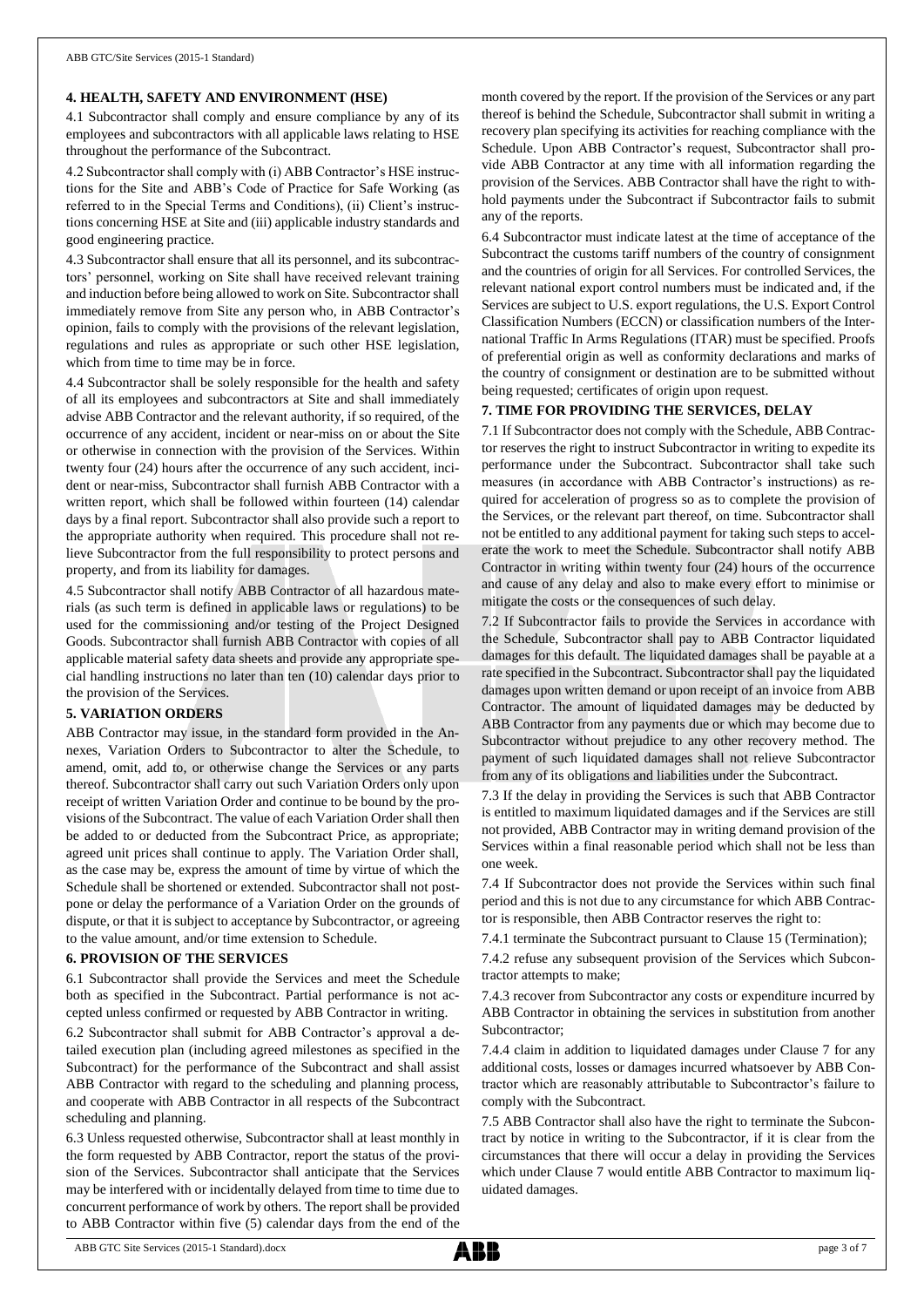### **8. MONITORING AND ACCEPTANCE OF THE SERVICES**

8.1 Subcontractor shall allow ABB Contractor and/or its authorised representatives to monitor the provision of the Services at any time.

8.2 Notwithstanding any monitoring, Subcontractor shall remain fully responsible for the Services' compliance with the Order. This applies whether or not ABB Contractor has exercised its right of monitoring and shall not limit Subcontractor's obligations under the Order. For the avoidance of doubt, monitoring of Services by ABB Contractor Customer and/or its authorised representatives shall in no event exempt Subcontractor from or limit Subcontractor's warranties or liability in any way.

8.3 ABB Contractor shall not be deemed to have accepted any Services until it has had a reasonable time to review them following completion or, in the case of a defective performance, until a reasonable time after such defective performance has become apparent. Such reasonable time period shall be determined by the specifics of the Services, the defective performance and the circumstances of the provision of the Services.

#### **9. SUSPENSION OF THE SUBCONTRACT**

9.1 ABB Contractor shall have the right to suspend performance of the Subcontract at any time for convenience for a period of 90 calendar days in the aggregate without any compensation to Subcontractor. In case the suspension extends beyond 90 calendar days, Subcontractor shall be compensated by ABB Contractor for the direct and reasonable incurred costs of such suspension, such as cost of protection, storage and insurance. The agreed time for performance of the Subcontract or the concerned part thereof shall be extended by the time period of the suspension.

9.2 If the suspension of the Subcontract is caused or requested by Client, Subcontractor shall be entitled only to a compensation as specified in the Subcontract and to the extent paid by Client.

9.3 Subcontractor shall suspend the performance of the Subcontract or any part thereof, including postponing the provision of the Services, for such times and in such manner as ABB Contractor considers necessary (i) for proper HSE or execution of the Subcontract, or (ii) due to any default by Subcontractor, in which case Subcontractor shall bear all costs and be liable for the delay arising from such suspension.

9.4 Subcontractor shall have no right to suspend performance of the **Subcontract.** 

#### **10. FORCE MAJEURE**

10.1 Neither Party shall be liable for any delay in performing or for failure to perform its obligations under the Subcontract if the delay or failure results from an event of "Force Majeure", provided that the affected Party serves notice to the other Party within five (5) calendar days from occurrence of the respective event of Force Majeure.

10.2 "Force Majeure" means the occurrence of any event which is unforeseeable and beyond the control of the Party affected that results in the failure or delay by such Party of some performance under the Subcontract, in full or part. Each Party shall use its reasonable endeavours to minimise the effects of any event of Force Majeure.

### **11. WARRANTY**

11.1 Subcontractor warrants that the Services:

11.1.1 comply with the Subcontract, including but not limited to any specification as stipulated in the Subcontract, and with good engineering practices;

11.1.2 are fit for the particular purpose of the Project, whether expressly or impliedly made known to Subcontractor in the Subcontract;

11.1.3 are free from defects; and

11.1.4 comply with Clauses 3.1.1 and 16 (Compliance, Integrity).

11.2 The warranty period shall be thirty six (36) months from acceptance of the Services.

11.3 In the event of a breach of warranty, the entire warranty period of Clause 11.2 shall be restarted upon Client's and/or ABB Contractor's written confirmation the Services are no longer defective.

11.4 In case of non-compliance with the warranty provided under this Clause 11, ABB Contractor shall be entitled to enforce one or more of the following remedies at Subcontractor's own expense and risk:

11.4.1 to give Subcontractor the opportunity to carry out any additional work necessary to ensure that the terms and conditions of the Subcontract are fulfilled within twenty (20) calendar days from ABB Contractor's notice;

11.4.2 to carry out (or to instruct a third party to carry out) any additional work necessary to make the Services comply with the Subcontract;

11.4.3 to obtain from Subcontractor prompt replacement of the noncompliant Services by other Services conforming with the Subcontract; 11.4.4 to refuse to accept any further provision of the Services, but without exemption from Subcontractor's liability for the defective Services;

11.4.5 to claim such costs and damages as may have been sustained by ABB Contractor as a result of Subcontractor's breach or failure;

11.4.6 to terminate the Subcontract in accordance with Clause 15.1.

11.5 The rights and remedies available to ABB Contractor and contained in the Subcontract are cumulative and are not exclusive of any rights or remedies available under warranty, at law or in equity.

#### **12. PRICES, PAYMENT TERMS, INVOICING**

12.1 The Subcontract Price shall be deemed to cover the fulfilment by Subcontractor of all its obligations under the Subcontract and include the costs of the Services specified and the costs for everything, including but not limited to supervision, fees, taxes, duties, transportation, profit, overhead, licences, permits, and travel, whether indicated or described or not, which is necessary for the provision of the Services.

12.2 The prices stipulated in the Subcontract are fixed unless otherwise provided in a Variation Order.

12.3 The payment terms and the applicable procedures shall be specified in the Subcontract.

12.4 Subcontractor shall submit invoices complying with Subcontractor's and ABB Contractor's applicable local mandatory law, generally accepted accounting principles and ABB Contractor requirements set forth in the Subcontract, which shall contain the following minimum information: Subcontractor name, address and reference person including contact details (telephone, e-mail etc.); invoice date; invoice number; Order number (same as stated in the Order); Subcontractor number (same as stated in the Order); address of ABB Contractor; quantity; specification of Services supplied; price (total amount invoiced); currency; tax or VAT amount; tax or VAT number; Authorized Economic Operator and/or Approved Exporter Authorization number and/or other customs identification number, if applicable.

12.5 Invoices shall be accompanied by interim release of liens or privileges and shall be issued to ABB Contractor as stated in the Subcontract. Invoices shall be sent to the invoice address specified in the Subcontract. The submission of an invoice shall be deemed to be a confirmation by Subcontractor that it has no additional claims, except as may already have been submitted in writing, for anything that has occurred up to and including the last day of the period covered by such invoice.

12.6 Subcontractor shall make payment in due time for all equipment and labour used in, or in connection with, the performance of the Subcontract in order to avoid the imposition of any lien or privilege against any portion of the Services and/or the Project. In the event of the imposition of any such lien or privilege by any person who has supplied any such equipment or labour, or by any other person claiming by, through or under Subcontractor, Subcontractor shall, at its own expense, promptly take any and all action as may be necessary to cause such lien or privilege to be released or discharged. Subcontractor shall furnish satisfactory evidence, when requested by ABB Contractor, to verify compliance with the above. In the alternative, ABB Contractor may pay to release the lien and withhold such amounts from Subcontractor.

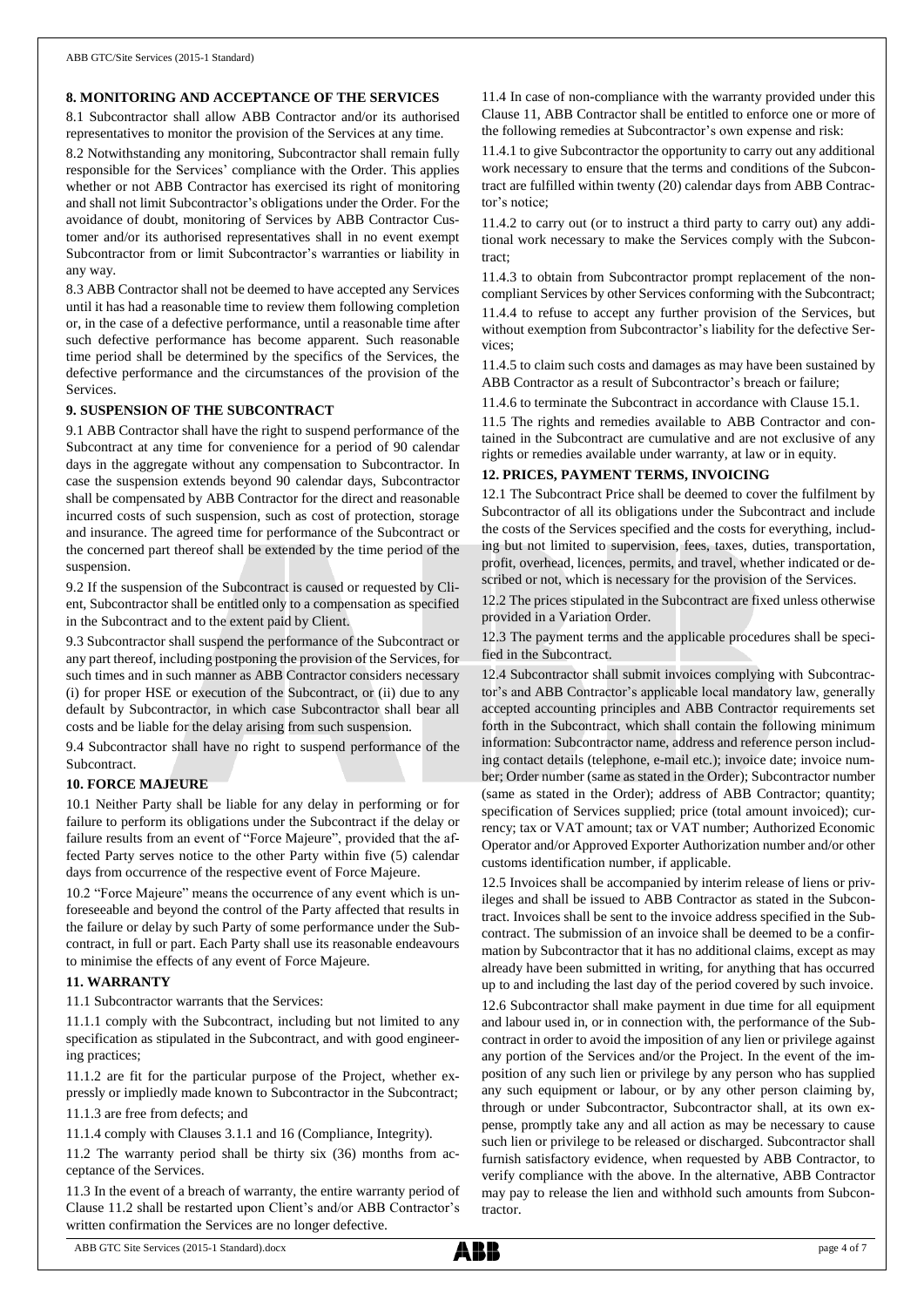12.7 ABB Contractor shall have the right to withhold the whole or part of any payment to Subcontractor which, in the opinion of ABB Contractor, is necessary for protection of ABB Contractor from loss on account of claims against Subcontractor, or failure by Subcontractor to make due payments to its sub-suppliers or employees, or not having paid taxes, dues and social insurance contributions. ABB Contractor reserves the right to set off such amount owed to Subcontractor, or withhold payment for Services not provided in accordance with the Subcontract. However, Subcontractor shall not be entitled to set off any amounts owed by ABB Contractor to Subcontractor, unless prior approval has been granted by ABB Contractor in writing.

# **13. LIABILITY AND INDEMNITY**

13.1 Subcontractor shall indemnify ABB Contractor against all liabilities, losses, damages, injuries, cost, expenses, actions, suits, claims, demands, charges or expenses whatsoever arising in connection with death or injury suffered by persons employed by Subcontractor or any of its sub-suppliers.

13.2 Without prejudice to applicable mandatory law or unless otherwise agreed between the Parties, Subcontractor shall compensate/indemnify ABB Contractor and Client for all liabilities, losses, damages, injuries, cost, actions, suits, claims, demands, charges or expenses whatsoever arising out of or in connection with the performance of the Subcontract and/or the Services (i) for Subcontractor's breaches of the Subcontract, and (ii) for any claim made by a third party (including employees of Subcontractor) against ABB Contractor in connection with the Services and to the extent that the respective liability, loss, damage, injury, cost or expense was caused by or arises from acts or omissions of Subcontractor and/or from the Services.

13.3 Subcontractor shall be responsible for the acts, omissions, defaults, negligence or obligations of any of its sub-suppliers, its agents, servants or workmen as fully as if they were the acts, omissions, defaults, negligence or obligations of Subcontractor.

13.4 ABB Contractor reserves the right to set off any indemnity/liability claims under the Subcontract against any amounts owed to Subcontractor.

13.5 For any indemnity obligations, Subcontractor shall defend ABB Contractor at its cost against any third party claims upon ABB Contractor's request.

#### **14. INSURANCE**

14.1 Subcontractor shall maintain as required in the Special Terms and Conditions and at its expense with reputable and financially sound insurers acceptable to ABB Contractor the following type of insurances: professional liability insurance, public liability insurance, statutory worker's compensation/employer's liability insurance.

14.2 All insurance policies shall be endorsed to include ABB Contractor as additional insured and provide a waiver of insurer's right of subrogation in favour of ABB Contractor. Subcontractor shall no later than Effective Date provide to ABB Contractor certificates of insurance covering such policies as well as confirmation that premiums have been paid. Subcontractor shall also provide upon ABB Contractor's request copies of such insurance policies.

14.3 In case of loss and damage related to the covers in Clause 14, any and all deductibles shall be for Subcontractor's account.

14.4 Subcontractor shall furnish notice to ABB Contractor within thirty (30) calendar days of any cancellation or non-renewal or material change to the terms of any insurance.

14.5 All Subcontractor policies (except worker's compensation/employer's liability) shall be considered primary insurance and any insurance carried by ABB Contractor shall not be called upon by Subcontractor's insurers to contribute or participate on the basis of contributing, concurrent, double insurance or otherwise.

14.6 Should Subcontractor fail to provide insurance certificates and maintain insurance according to Clause 14, ABB Contractor shall have the right to procure such insurance cover at the sole expense of Subcontractor.

14.7 Any compensation received by Subcontractor shall be applied towards the replacement and/or restoration of the Services.

14.8 Nothing contained in this Clause 14 shall relieve Subcontractor of any liability under the Subcontract or any of its obligations to make good any loss or damage. The insured amounts can neither be considered nor construed as a limitation of liability.

#### **15. TERMINATION**

15.1 Without prejudice to any other rights or remedies to which ABB Contractor may be entitled, ABB Contractor may terminate the Subcontract in the event that:

15.1.1 Subcontractor commits a breach of its obligations under the Subcontract, and fails to remedy that breach within ten (10) calendar days (unless otherwise stated under the Subcontract) of receiving written notice from ABB Contractor requiring its remedy; or

15.1.2 subject to Clause 7.3, the maximum amount of liquidated damages payable by Subcontractor is reached, or, subject to Clause 7.5, it is clear from the circumstances that a delay will occur in providing the Services which would entitle ABB Contractor to maximum liquidated damages; or

15.1.3 Subcontractor fails to provide, in response to demand by ABB Contractor, adequate assurance of Subcontractor's future performance, whereby ABB Contractor shall be the sole judge of the adequacy of said assurance; or

15.1.4 there is any adverse change in the position, financial or otherwise, of Subcontractor, whereby and without limitation:

a) Subcontractor becomes insolvent; or

b) an order is made for the winding up of Subcontractor; or

c) documents are filed with a court of competent jurisdiction for the appointment of an administrator of Subcontractor; or

d) Subcontractor makes any arrangement or composition with its creditors, or makes an application to a court of competent jurisdiction for the protection of its creditors in any way; or

15.1.5 Subcontractor ceases, or threatens to cease, performing a substantial portion of its business, whether voluntarily or involuntarily, that has or will have an adverse effect on Subcontractor's ability to perform its obligations under the Subcontract; or

15.1.6 any representation or warranty made by Subcontractor in the Subcontract is not true, or inaccurate and if such lack of truth or accuracy would reasonably be expected to result in an adverse impact on ABB Contractor, unless cured within ten (10) calendar days after the date of written notice of such lack; or

15.1.7 there is a change of control of Subcontractor.

15.2 Upon termination according to Clause 15.1, ABB Contractor shall be entitled to reclaim all sums which ABB Contractor has paid to Subcontractor under the Subcontract and to claim compensation for any costs, losses or damages incurred whatsoever in connection with such termination.

15.3 Upon termination according to Clause 15.1, ABB Contractor may complete the Subcontract or employ other suppliers to complete the Subcontract. Any such work shall be performed at Subcontractor's risk and expense.

15.4 Upon termination according to Clause 15.1, ABB Contractor shall have the right to enter into, and Subcontractor shall undertake to assign, any agreements with Subcontractor's sub-suppliers. Any costs related to such assignments of agreements with sub-suppliers from Subcontractor to ABB Contractor shall be for the account of Subcontractor.

15.5 ABB Contractor has the right to terminate the Subcontract or parts of the Subcontract without cause at any time with immediate effect at its sole discretion by written notice to Subcontractor. Upon receipt of such notice Subcontractor shall stop all provision of the Services and performance of the Subcontract unless otherwise directed by ABB Contractor. ABB Contractor shall pay Subcontractor for the Services provided. Subcontractor shall have no further claim for compensation

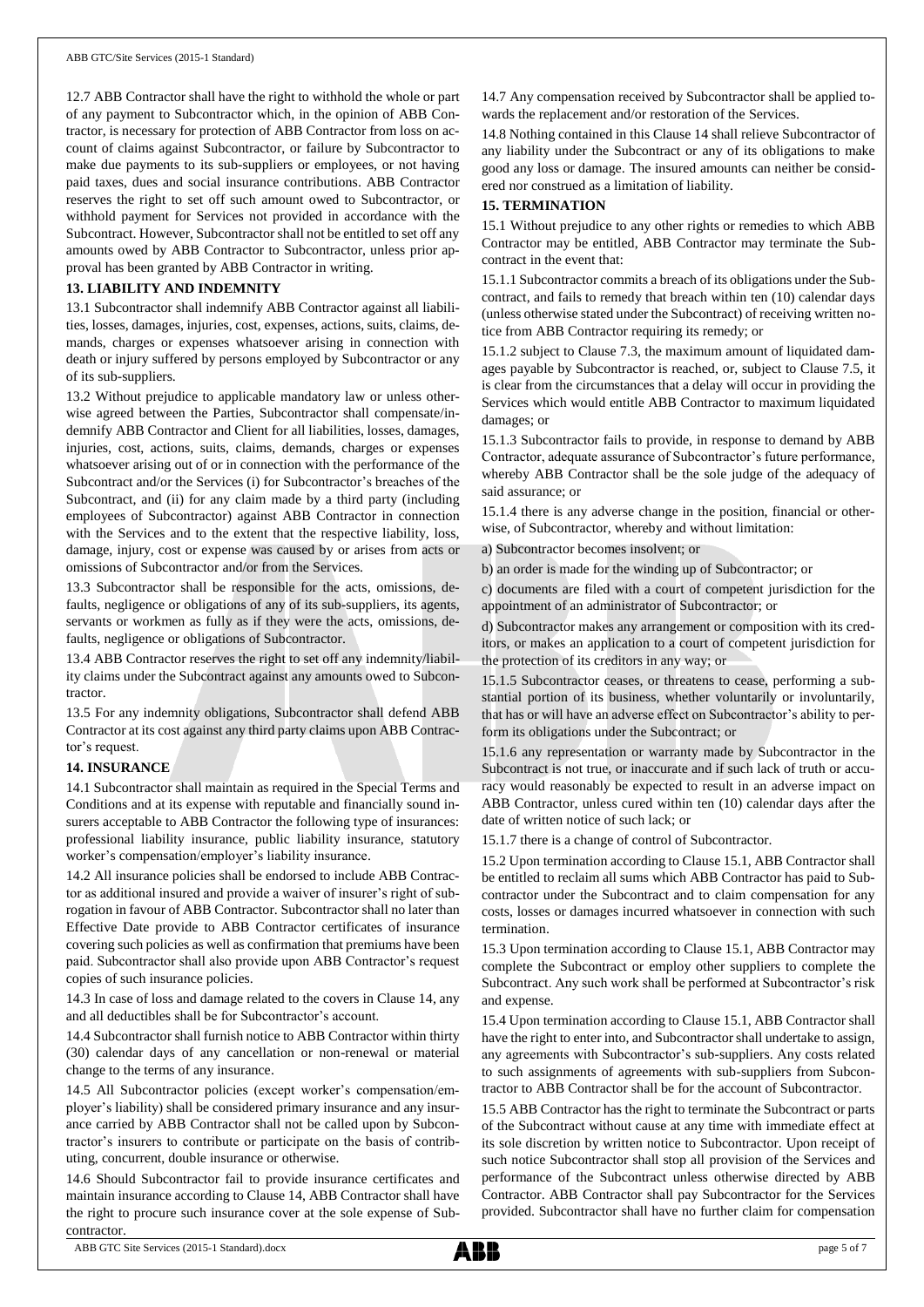due to such termination. Claims for compensation of loss of anticipated profits are excluded.

15.6 In case the Main Contract is terminated for reasons other than Subcontractor's performance and if ABB Contractor, as a result thereof, terminates the Subcontract, compensation to be paid to Subcontractor shall correspond to the compensation paid by Client to ABB Contractor for the respective part of the Subcontract.

15.7 On termination of the Subcontract, Subcontractor shall immediately deliver to ABB Contractor all copies of information or data provided by ABB Contractor to Subcontractor for the purposes of the Subcontract. Subcontractor shall certify to ABB Contractor that Subcontractor has not retained any copies of such information or data.

15.8 On termination of the Subcontract, Subcontractor shall immediately deliver to ABB Contractor all specifications, programs and other information, data, and Subcontractor Documentation regarding the Services which exist in any form whatsoever at the date of such termination, whether or not then complete.

15.9 Termination of the Subcontract, however arising, shall not affect or prejudice the accrued rights of the Parties as at termination, or the continuation of any provision expressly stated to survive, or implicitly surviving, termination.

#### **16. COMPLIANCE, INTEGRITY**

16.1 Subcontractor shall provide the Services in compliance with all relevant legislation, laws, rules, regulations, and codes of practice, guidance and other requirements of any relevant government or governmental agency. To the extent that such regulations are advisory rather than mandatory, the standard of compliance to be achieved by Subcontractor shall be in compliance with the generally accepted best practice of the relevant industry.

16.2 Subcontractor must comply with the ABB Lists of Prohibited and Restricted Substances and with the reporting and other requirements regarding Conflict Minerals made available under **[www.abb.com](http://www.abb.com/) – Supplying – Material Compliance** or otherwise and shall provide ABB Contractor with respective documents, certificates and statements if requested. Any statement made by Subcontractor to ABB Contractor (whether directly or indirectly, e. g. where applicable via the ABB Supplier Registration and Pre-Qualification System) with regard to materials used for or in connection with the Services will be deemed to be a representation under the Subcontract.

16.3 Subcontractor represents and warrants that it is knowledgeable with, and is and will remain in full compliance with all applicable trade and customs laws, regulations, instructions, and policies, including, but not limited to, securing all necessary clearance requirements, proofs of origin, export and import licenses and exemptions from, and making all proper filings with appropriate governmental bodies and/or disclosures relating to the provision of services, the release or transfer of goods, hardware, software and technology to non U.S. nationals in the U.S., or outside the U.S., the release or transfer of technology and software having U.S. content or derived from U.S. origin software or technology.

16.4 No material or equipment included in or used for the Services shall originate from any company or country listed in any relevant embargo issued by the authority in the country where the Services shall be used or an authority otherwise having influence over the equipment and material forming part of the Services. If any of the Services are or will be subject to export restrictions, it is Subcontractor's responsibility to promptly inform ABB Contractor in writing of the particulars of such restrictions.

16.5 Both Parties warrant that each will not, directly or indirectly, and that each has no knowledge that the other Party or any third parties will, directly or indirectly, make any payment, gift or other commitment to its customers, to government officials or to agents, directors and employees of each Party, or any other party in a manner contrary to applicable laws (including but not limited to the U. S. Foreign Corrupt Practices Act and, where applicable, legislation enacted by member states

and signatories implementing the OECD Convention Combating Bribery of Foreign Officials), and shall comply with all relevant laws, regulations, ordinances and rules regarding bribery and corruption. Nothing in the Subcontract shall render either Party or any of its Affiliates liable to reimburse the other for any such consideration given or promised.

16.6 Subcontractor herewith acknowledges and confirms that Subcontractor has received a copy of ABB's Code of Conduct and ABB's Supplier Code of Conduct or has been provided information on how to access both ABB Codes of Conduct online under **[www.abb.com/Integ](http://www.abb.com/Integrity)[rity](http://www.abb.com/Integrity)**. Subcontractor is obliged and agrees to perform its contractual obligations in accordance with both ABB Codes of Conduct, including but without limitation to all employment, health, safety and environmental requirements specified therein.

16.7 ABB has established the following reporting channels where Subcontractor and its employees may report suspected violations of applicable laws, policies or standards of conduct: Web portal: **[www.abb.com/Integrity](http://www.abb.com/Integrity) – Reporting Channels**; telephone and mail address: specified on this Web portal.

16.8 Any violation of an obligation contained in this Clause 16 shall be a material breach of the Subcontract. Either Party's material breach shall entitle the other Party to terminate the Subcontract with immediate effect and without prejudice to any further right or remedies under such Subcontract or applicable law.

16.9 Notwithstanding anything to the contrary contained in the Subcontract, Subcontractor shall, without any limitations, indemnify and hold harmless ABB Contractor from and against any liabilities, claim, proceeding, action, fine, loss, cost or damages arising out of or relating to any such violation of the above mentioned obligations and the termination of the Subcontract, or arising from export restrictions concealed by Subcontractor. With respect to export restrictions solely attributable to ABB Contractor's use of the Services, the now said commitment shall only apply to the extent Subcontractor has knowledge of or reasonably should have been aware of such use.

# **17. ASSIGNMENT AND SUBCONTRACTING**

17.1 Subcontractor shall neither novate nor assign, subcontract, transfer, nor encumber the Subcontract nor any parts thereof (including any monetary receivables from ABB Contractor) without prior written approval of ABB Contractor.

17.2 ABB Contractor may at any time assign, novate, encumber, subcontract or deal in any other manner with all or any of its rights or obligations under the Subcontract.

#### **18. NOTICES AND COMMUNICATION**

Any notice shall (unless otherwise agreed upon) be given in the language of the Subcontract by sending the same by registered mail, courier, fax or by e-mail to the address of the relevant Party as stated in the Subcontract or to such other address as such Party may have notified in writing to the other for such purposes. E-mail and fax notices expressly require written confirmation issued by the receiving Party. Electronic read receipts may not under any circumstances be deemed as confirmation of notice. Electronic signatures shall not be valid, unless expressly agreed in writing by duly authorised representatives of the Parties.

#### **19. WAIVERS**

Failure to enforce or exercise, at any time or for any period, any term of the applicable ABB GTC/Site Services or the Subcontract does not constitute, and shall not be construed as, a waiver of such term and shall not affect the right later to enforce such term or any other term herein contained.

#### **20. GOVERNING LAW AND DISPUTE SETTLEMENT**

20.1 The Subcontract shall be governed by and construed in accordance with the laws of the country (and/or the state, as applicable) of ABB Contractor's legal registration, however under exclusion of its conflict of law rules and the United Nations Convention on International Sale of Goods.